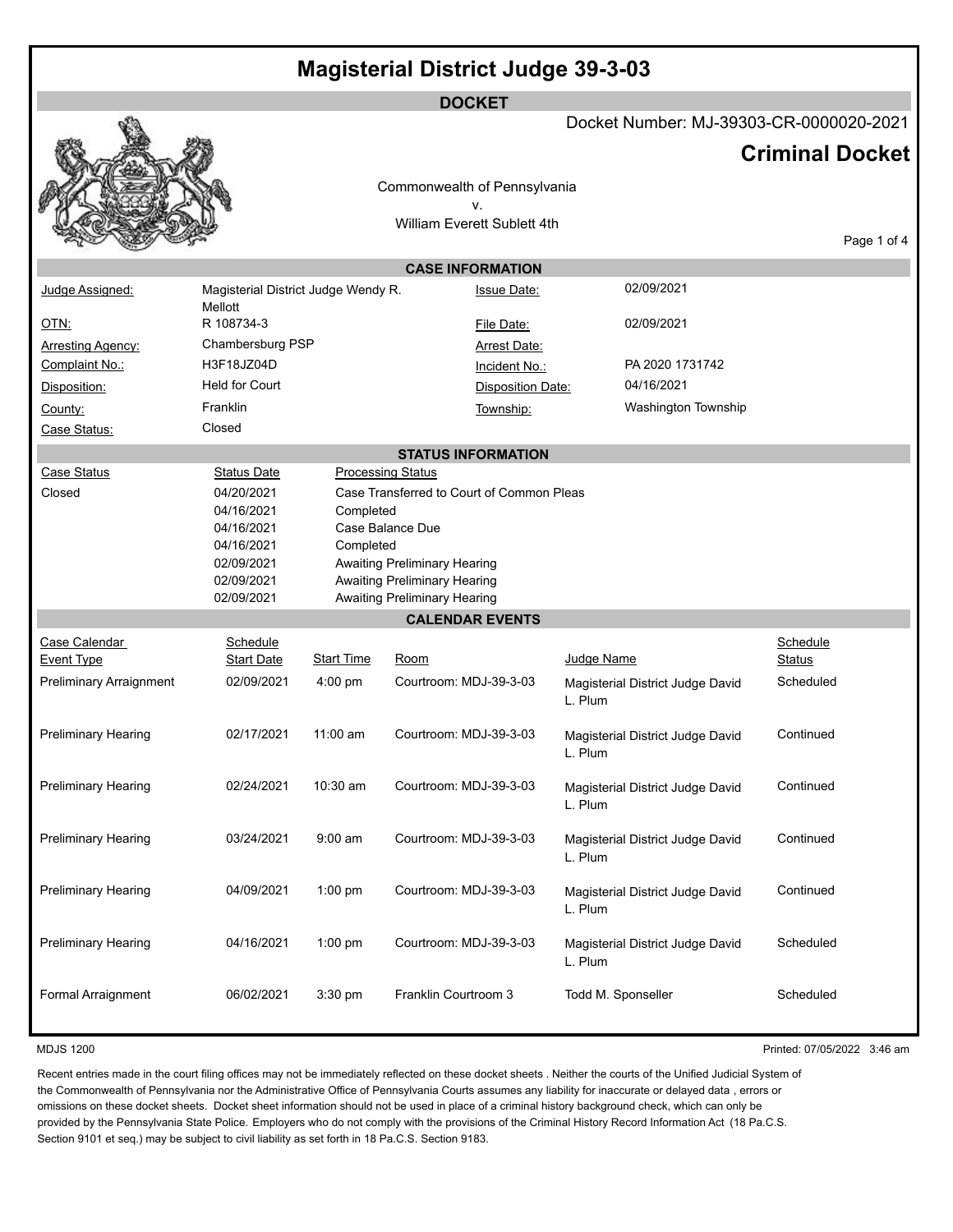|                                                   |                                                                          | <b>Magisterial District Judge 39-3-03</b> |                           |                      |                                         |                             |  |
|---------------------------------------------------|--------------------------------------------------------------------------|-------------------------------------------|---------------------------|----------------------|-----------------------------------------|-----------------------------|--|
|                                                   |                                                                          | <b>DOCKET</b>                             |                           |                      |                                         |                             |  |
|                                                   |                                                                          |                                           |                           |                      | Docket Number: MJ-39303-CR-0000020-2021 |                             |  |
|                                                   |                                                                          |                                           |                           |                      | <b>Criminal Docket</b>                  |                             |  |
|                                                   |                                                                          | Commonwealth of Pennsylvania              |                           |                      |                                         |                             |  |
|                                                   |                                                                          | v.<br>William Everett Sublett 4th         |                           |                      |                                         |                             |  |
|                                                   |                                                                          |                                           |                           |                      |                                         | Page 2 of 4                 |  |
|                                                   |                                                                          | <b>CONFINEMENT</b>                        |                           |                      |                                         |                             |  |
| <b>Confinement Location</b>                       |                                                                          | <b>Confinement Type</b>                   | <b>Confinement Reason</b> |                      | Confinement                             | Confinement                 |  |
|                                                   |                                                                          |                                           |                           |                      | Date                                    | <b>End Date</b>             |  |
| <b>Case Confinement</b><br>Franklin County Prison |                                                                          | County Jail                               | Unable to Post Bail       |                      | 02/09/2021                              | 02/12/2021                  |  |
|                                                   |                                                                          | <b>DEFENDANT INFORMATION</b>              |                           |                      |                                         |                             |  |
| Name:                                             | Sublett, William Everett 4th                                             | Sex:                                      |                           | Male                 |                                         |                             |  |
| Date of Birth:                                    | 03/26/1987                                                               |                                           | Race:                     | <b>Black</b>         |                                         |                             |  |
| Address(es):                                      |                                                                          |                                           |                           |                      |                                         |                             |  |
| Home<br>Waynesboro, PA 17268                      |                                                                          |                                           |                           |                      |                                         |                             |  |
|                                                   | Advised of His Right to Apply for Assignment of Counsel?                 | No                                        |                           |                      |                                         |                             |  |
| Public Defender Requested by the Defendant?       |                                                                          | No                                        |                           |                      |                                         |                             |  |
|                                                   | Application Provided for Appointment of Public Defender?                 | No                                        |                           |                      |                                         |                             |  |
| Has the Defendant Been Fingerprinted?             |                                                                          | No                                        |                           |                      |                                         |                             |  |
|                                                   |                                                                          | <b>CASE PARTICIPANTS</b>                  |                           |                      |                                         |                             |  |
| <b>Participant Type</b>                           | <b>Participant Name</b>                                                  |                                           |                           |                      |                                         |                             |  |
| Arresting Officer<br>Defendant                    | Polcha, Erica L.<br>Sublett, William Everett 4th                         |                                           |                           |                      |                                         |                             |  |
|                                                   |                                                                          |                                           |                           |                      |                                         |                             |  |
|                                                   |                                                                          | <b>BAIL</b>                               |                           |                      |                                         |                             |  |
| <b>Bail Set:</b>                                  |                                                                          |                                           |                           |                      | <b>Nebbia Status: None</b>              |                             |  |
| <b>Bail Action Type</b><br>Set                    | <b>Bail Action Date</b><br>02/09/2021                                    | <b>Bail Type</b><br>Monetary              |                           | Percentage           | Amount<br>\$150,000.00                  |                             |  |
|                                                   |                                                                          |                                           |                           |                      |                                         |                             |  |
|                                                   |                                                                          |                                           |                           |                      |                                         |                             |  |
|                                                   |                                                                          |                                           |                           |                      |                                         |                             |  |
| <b>Bail Posted:</b>                               |                                                                          |                                           |                           |                      |                                         |                             |  |
| <b>Surety Type</b>                                | <b>Surety Name</b>                                                       | <b>Posting Status</b>                     | Posted Dt                 | <b>Security Type</b> | <b>Security Amt</b>                     |                             |  |
| Professional<br>Bondsman                          | Golden, Suzanne Marie                                                    | Posted                                    | 02/12/2021                | <b>Surety Bonds</b>  | \$150,000.00                            |                             |  |
|                                                   | Senaca Insurance Company, Inc. 15 Sheffield Drive Chambersburg, PA 17201 |                                           |                           |                      |                                         |                             |  |
| <b>Bail Depositor(s):</b>                         |                                                                          |                                           |                           |                      |                                         |                             |  |
| Depositor Name                                    |                                                                          | <b>Amount</b>                             |                           |                      |                                         |                             |  |
|                                                   |                                                                          |                                           |                           |                      |                                         |                             |  |
|                                                   |                                                                          |                                           |                           |                      |                                         |                             |  |
| <b>MDJS 1200</b>                                  |                                                                          | Page 2 of 4                               |                           |                      |                                         | Printed: 07/05/2022 3:46 am |  |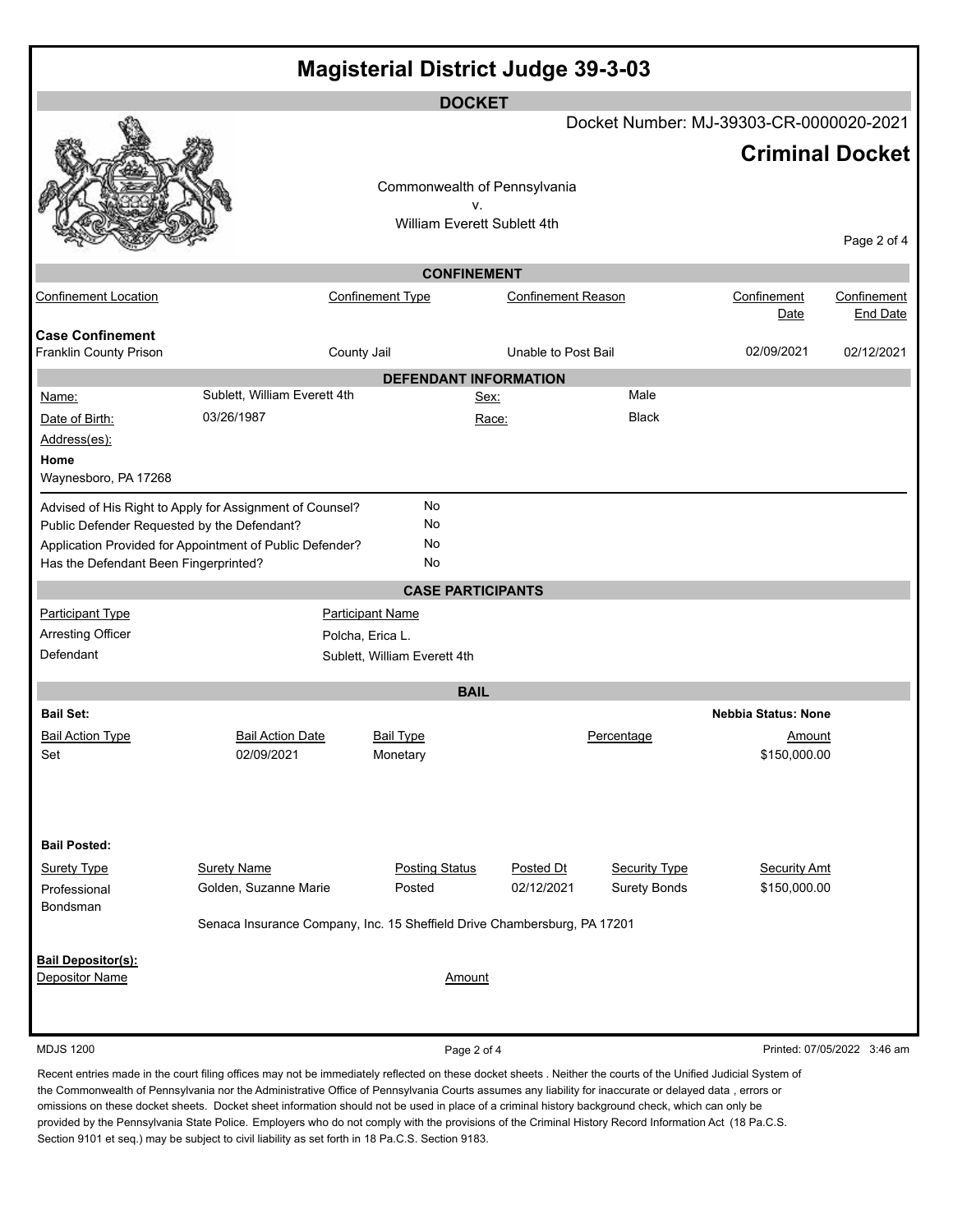## **Magisterial District Judge 39-3-03**

### **DOCKET**



Docket Number: MJ-39303-CR-0000020-2021

## **Criminal Docket**

Commonwealth of Pennsylvania v. William Everett Sublett 4th

Page 3 of 4

## **CHARGES**

| # Charge            | Grade          | Description                                                                                           | Offense Dt. | <b>Disposition</b>    |
|---------------------|----------------|-------------------------------------------------------------------------------------------------------|-------------|-----------------------|
| 1 18 § 3125 §§ A1   | F <sub>2</sub> | Agg. Ind. Assault W/O Consent                                                                         | 11/07/2020  | <b>Held for Court</b> |
| 2 18 § 3126 §§ A1   | M <sub>2</sub> | Indec Assit-W/O Cons Of Other                                                                         | 11/07/2020  | <b>Held for Court</b> |
| 3 18 § 6301 §§ A1ii | F <sub>3</sub> | Corruption Of Minors - Defendant Age 18 or Above                                                      | 11/07/2020  | <b>Held for Court</b> |
| 4 18 § 6301 §§ A1ii | F <sub>3</sub> | Corruption Of Minors - Defendant Age 18 or Above                                                      | 11/07/2020  | <b>Held for Court</b> |
| 5 18 § 6301 §§ A1ii | F3             | Corruption Of Minors - Defendant Age 18 or Above                                                      | 11/07/2020  | <b>Held for Court</b> |
| 6 18 § 6301 §§ A1ii | F <sub>3</sub> | Corruption Of Minors - Defendant Age 18 or Above                                                      | 11/07/2020  | <b>Held for Court</b> |
| 7 18 § 6301 §§ A1ii | F3             | Corruption Of Minors - Defendant Age 18 or Above                                                      | 11/07/2020  | <b>Held for Court</b> |
| 8 18 § 6301 §§ A1ii | F <sub>3</sub> | Corruption Of Minors - Defendant Age 18 or Above                                                      | 11/07/2020  | <b>Held for Court</b> |
| 9 18 § 902 §§ A     | F <sub>2</sub> | Criminal Solicitation - Photograph/Film/Depict on<br>Computer Sex Act - Knowingly or Permitting Child | 11/07/2020  | <b>Held for Court</b> |
| 10 18 § 6318 §§ A4  | F <sub>2</sub> | Unlawful Contact With Minor - Obscene and Other<br>Sexual Materials and Performances                  | 11/07/2020  | <b>Held for Court</b> |
| 11 18 § 7512 §§ A   | F <sub>3</sub> | Criminal Use Of Communication Facility                                                                | 11/07/2020  | <b>Held for Court</b> |

#### **DISPOSITION / SENTENCING DETAILS**

| Case Disposition<br><b>Held for Court</b>                                                               | <b>Disposition Date</b><br>04/16/2021               | Was Defendant Present?<br><b>Yes</b> |
|---------------------------------------------------------------------------------------------------------|-----------------------------------------------------|--------------------------------------|
| Offense Seg./Description<br>1 Agg. Ind. Assault W/O Consent                                             | <b>Offense Disposition</b><br><b>Held for Court</b> |                                      |
| 2 Indec Asslt-W/O Cons Of Other                                                                         | <b>Held for Court</b>                               |                                      |
| 3 Corruption Of Minors - Defendant Age 18 or Above                                                      | <b>Held for Court</b>                               |                                      |
| 4 Corruption Of Minors - Defendant Age 18 or Above                                                      | <b>Held for Court</b>                               |                                      |
| 5 Corruption Of Minors - Defendant Age 18 or Above                                                      | <b>Held for Court</b>                               |                                      |
| 6 Corruption Of Minors - Defendant Age 18 or Above                                                      | <b>Held for Court</b>                               |                                      |
| 7 Corruption Of Minors - Defendant Age 18 or Above                                                      | <b>Held for Court</b>                               |                                      |
| 8 Corruption Of Minors - Defendant Age 18 or Above                                                      | <b>Held for Court</b>                               |                                      |
| 9 Criminal Solicitation - Photograph/Film/Depict on Computer<br>Sex Act - Knowingly or Permitting Child | <b>Held for Court</b>                               |                                      |
| 10 Unlawful Contact With Minor - Obscene and Other Sexual<br><b>Materials and Performances</b>          | <b>Held for Court</b>                               |                                      |
| 11 Criminal Use Of Communication Facility                                                               | <b>Held for Court</b>                               |                                      |

MDJS 1200 **Page 3 of 4** Page 3 of 4 Printed: 07/05/2022 3:46 am